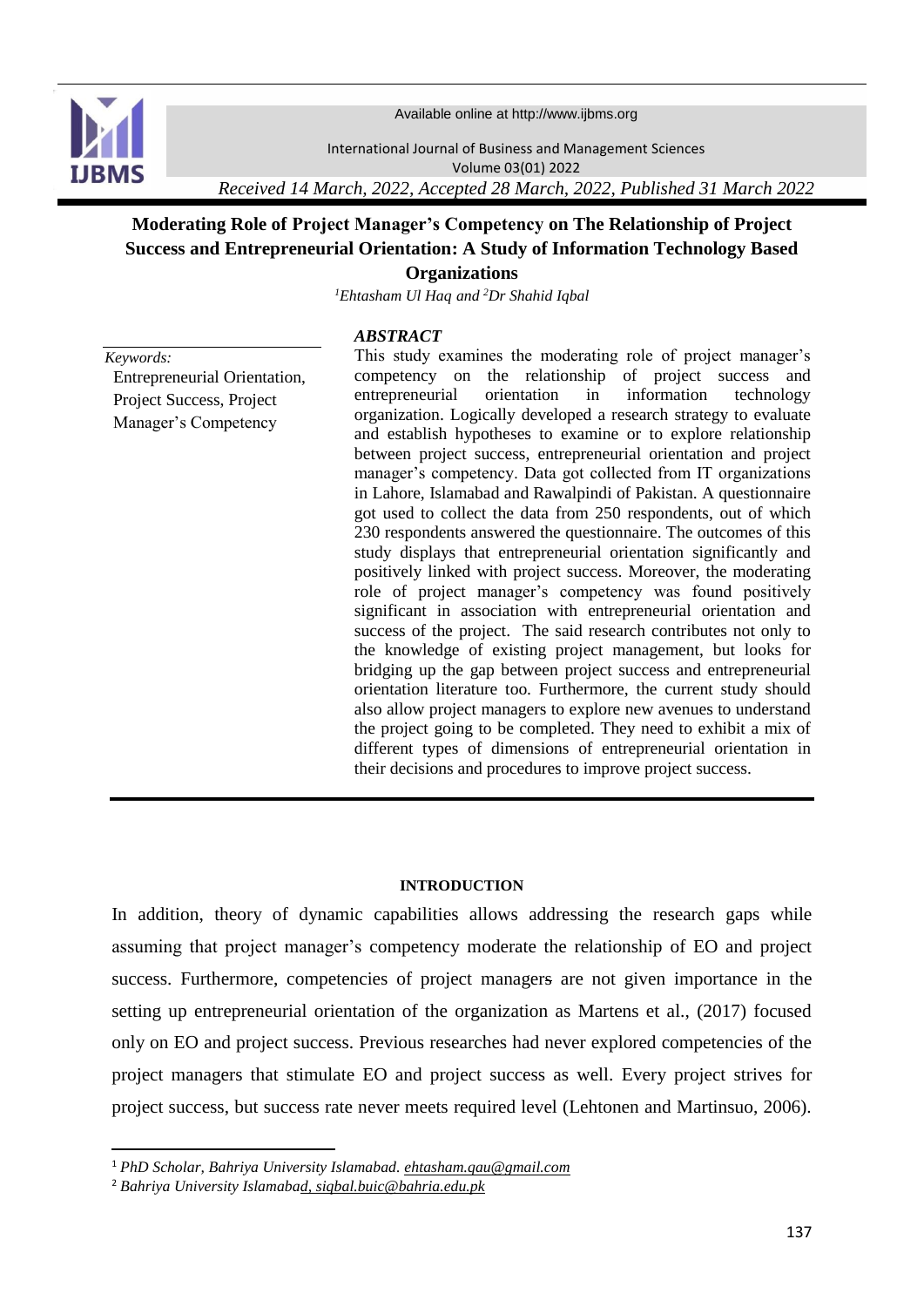Entrepreneurial orientation takes a dynamic working style that focuses on the competencies of the company in order to produce consistent improvements, to embrace pro-activeness in business operations and high-risk behaviour irrespective of the possibility of loss (Lüdeke-Freund, 2020). It is highly essential to enhance project success by considering entrepreneurial orientation of organization and competencies of the project manager.

PMI (2013) describes project management "as the application of the knowledge, expertise, techniques, and methods to project activities in order to satisfy requirements of the project". It contains project necessities to be met clear objectives to be achieved and to keep and manage the project within a predetermined planning domains, budget and quality to meet its provisions (Golubovi´c, Stojiljkovi´c, Glisovi´c, & Zivkovi´c, 2018). According to the research study of Turner & Muller (2003), resources are assigned to projects in order to attain a unique, creative, and short-term work to manage the intrinsic unpredictability and the need for integration to achieve the goals of constructive change.

Project success is one of the prime or vital targets of any project, including others. Project success is a compression of strategic objectives of an organization and high degree of success that guarantees excellent organizational development (Iqbal et al., 2017). Whereas on through examination of the literature of project management (McLeod et al., 2012), no success criteria has been found in the literature. The nature of the project should determine the success criterion (Mir, & Pinnington, 2014).

A number of things, such as (i) the process of the project, (ii) the planning, (iii) the collaboration, (iv) the leadership, (v) the clarification of the goal are related to the completion of the project but, plans fail leading to significant financial losses for the organization, as well as time constraints, reputation, and staff misconduct. The failure proportion of projects urges investigators to minutely concentrate on the details of the backgrounds of the project success.

Martens et al., (2018) has tried to link project success with entrepreneurial orientation. While, the project management and entrepreneurship dimensions are studied individually in the educational literature; besides, there is a very strong association among entrepreneurship dimensions and project management (Kuura et al., 2014). Fonrouge, Bredillet, & Fouch´e (2019) argued that the effectiveness of the project management and entrepreneurship dimensions disciplines was seen to be different. In the text of the entrepreneurship, "Entrepreneurial Orientation" is proposed to be a model (Bojica et al., 2011) that has acknowledged a lot of importance in hypothetical and scientific research (Rauch et al., 2009). It considers the methods, practices, and activities of decision-making that pave the way for new entrants (Lumpkin & Dess, 1996) and is represented by five proportions including (i).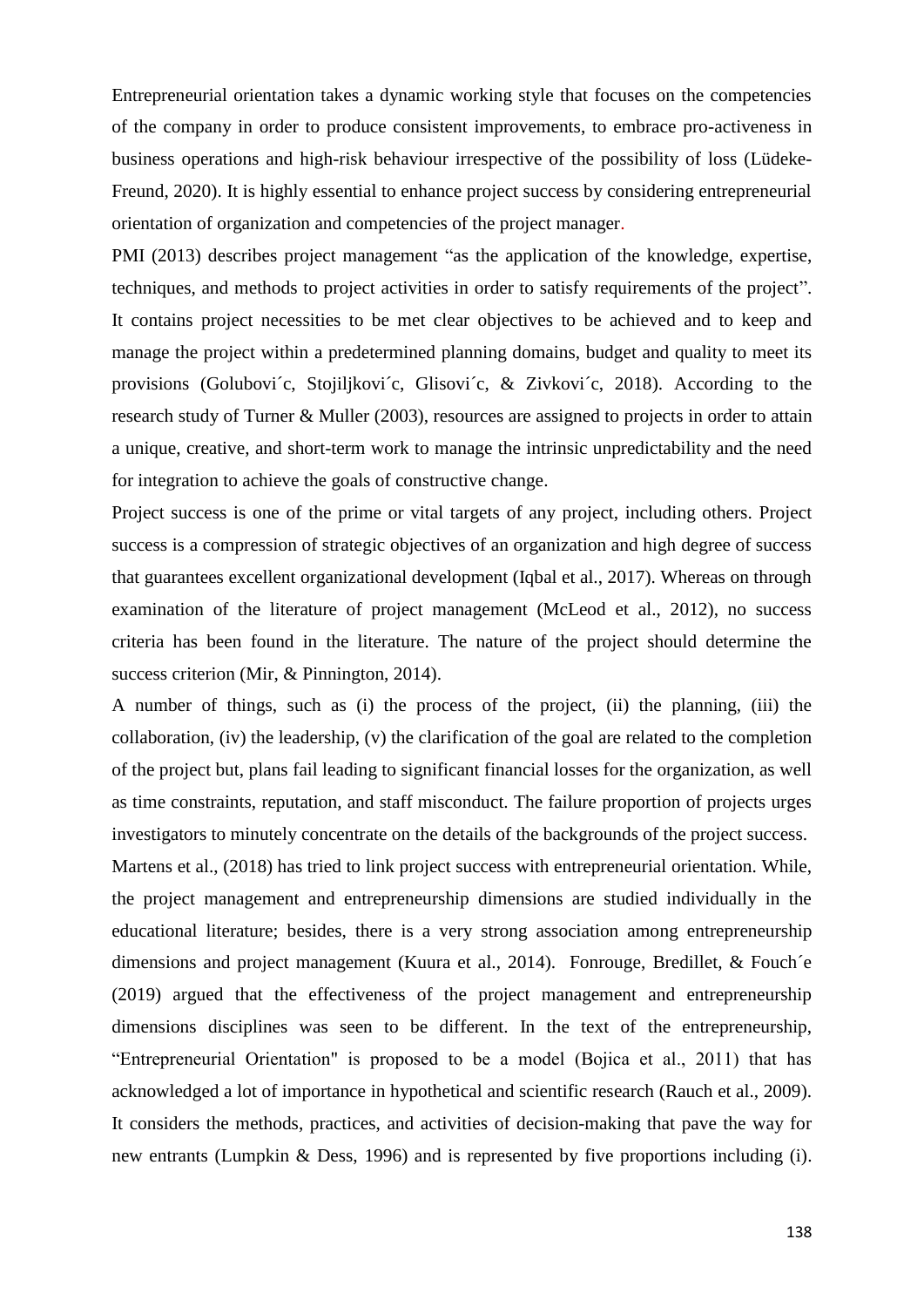Proactiveness, (ii). Innovativeness, (iii). Autonomy, (iv). Competitive aggressiveness and (v). Risk-taking.

Entrepreneurial orientation can deliver information that may be utilized by the business to revive current abilities to attain the business objectives. This varies from business to business and depends on the framework of the organization.

Recent technological developments have also had an impact on projects, and the usage of technology in projects has risen significantly. Technology is viewed as a potentially beneficial source of information and a vehicle for innovation. As a result, technology orientation enables organizational innovation in order to remain competitive. It is feasible to understand further about technology that can be utilized in technology projects (Makui et al., 2018), and the usage of technology in the projects has increased significantly (Anantatmula, 2008). Technology is viewed as a source of information, a highly helpful instrument, and a means for creativity (Amoako-Gyampah et al., 2018). Therefore, technology orientation facilitates innovation in an organization that can compete (Yu et al., 2013).

Hence, projects are delayed in Pakistani context due to lack of competencies and incompetent project manager (ADB, 2018), however, role of the competencies of the project managers are perceived to influence the relationship of project success and entrepreneurial orientation. There is a need for development of a detailed model to enhance project success through entrepreneurial orientation in the presence of project manager's ccompetencies. Therefore, this study develops a detailed model to address research gaps, limitations and problems.

Given the perspective, the objective of this research work is to study the relationship of entrepreneurial orientation and project success in the presence of project managers' competencies. The prime goal of this study is to develop and test a model of this association in the industry of information technology of Pakistan. Subsequent this introduction, a brief theoretical review on entrepreneurial orientation and project success is conducted; the study technique is then detailed, the results are given and discussed, and lastly, concluding observations are offered.

### **LITERATURE REVIEW**

This section presents review of literature about various research studies on entrepreneurial orientation, project success; project manager's competency followed by theoretical framework and research hypotheses.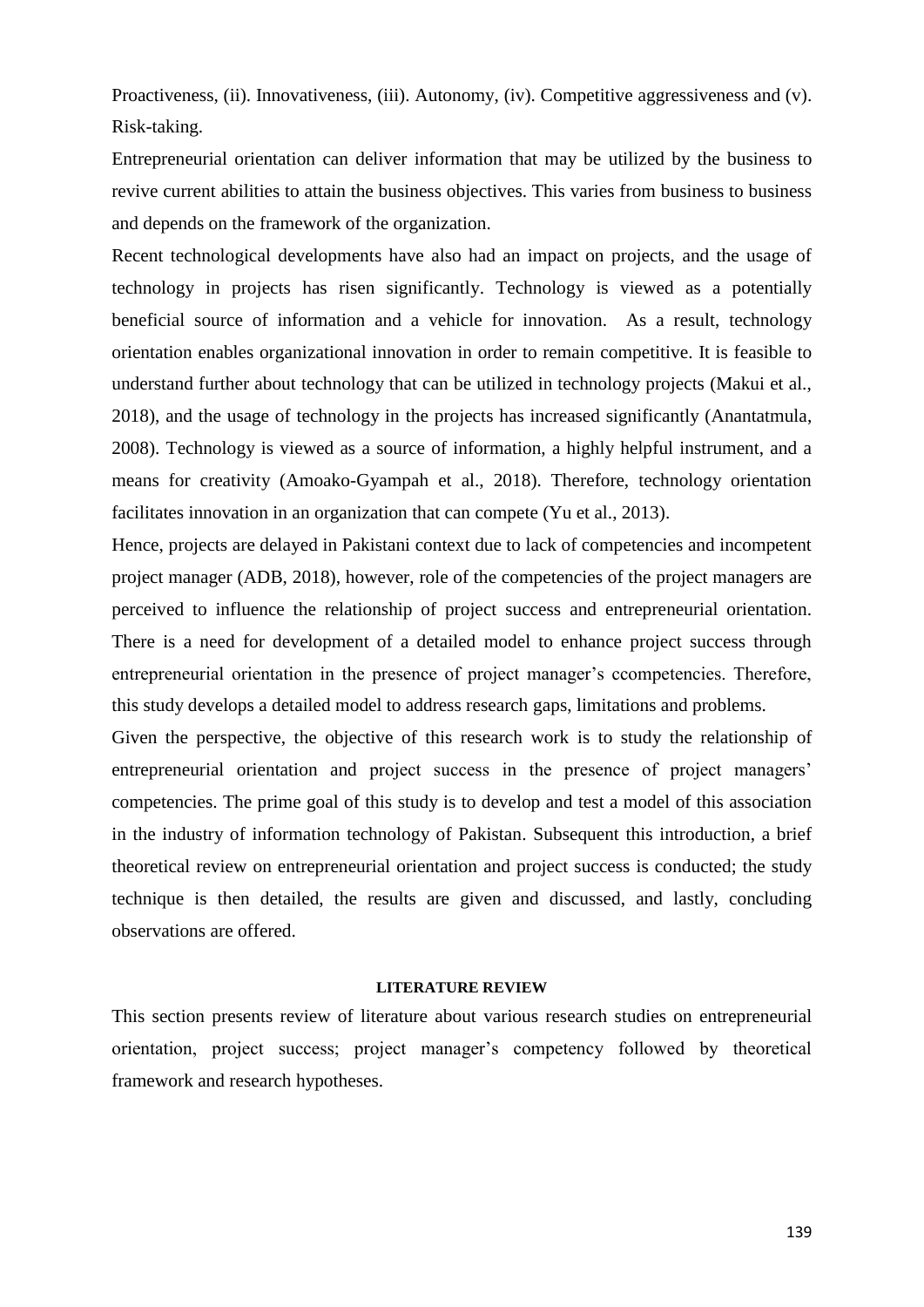# *Relationship of Entrepreneurial Orientation and Project Success*

Though the subject - the project management and entrepreneurship has been studied extensively, and a few studies have focused on the link between them and their sub-regions. Martens et al. (2015) investigated the connections among project management and entrepreneurial orientation at work, identifying the economic benefits of project management, integrated management behaviour, governance, cost management, risk management, communication management, human resource management, time management and control acquisition etc. Latif et al., (2021) discovered that knowledge-oriented leadership and entrepreneurial orientation had a substantial influence on and project success and knowledge management procedures. This study is the first approach about entrepreneurial orientation and management issues and shows the implications from the organizational structure to project management. Though, here are inconsistencies in the text of the studies relating to the association among the organization and the completion of the project, which supports this study.

It is also indicative of this finding that "some domain-specific journals", such as "Entrepreneurship Theory and Practice, publish scholarly work" primarily linked with EO in order to expand the text of information of its area (Wales et al., 2013). The said journal has received remarkable consideration in empirical as well as theoretical research (Parkman et al., 2012; Covin & Wales, 2012; Shan et al., 2016). At the organisational level, other terms related with the idea of entrepreneurship include Entrepreneurial Mode, Entrepreneurial Style, Corporate Entrepreneurship, 'Intrapreneurship,' and so on (Covin & Lumpkin, 2011). The relationship among the efficiency of the organization and EO has always been mentioned as a research issue in EO research during the last 30 years (Andersen, 2010; Filser & Eggers, 2014), with efficiency which is among research ideas in EO research throughout last 30 years of research education (Rauch et al., 2009). "EO may be observed in the business strategies that main managers employ to establish the company's mission, manage its vision, and generate competitive advantage" (Rauch et al., 2009).

Inextricably connected with project's achievement is that they generate the result of projectoriented enterprises. In this sense, EO enhances organisational performance and the connection between EO and the success of a project is evident in the documentation. The research attempted to determine the components playing role in project success. Vezzoni at al., (2013) studied to point out that risk management and empowerment are the two most important achievements of the project, including both scopes of EO that are autonomy and risk taking.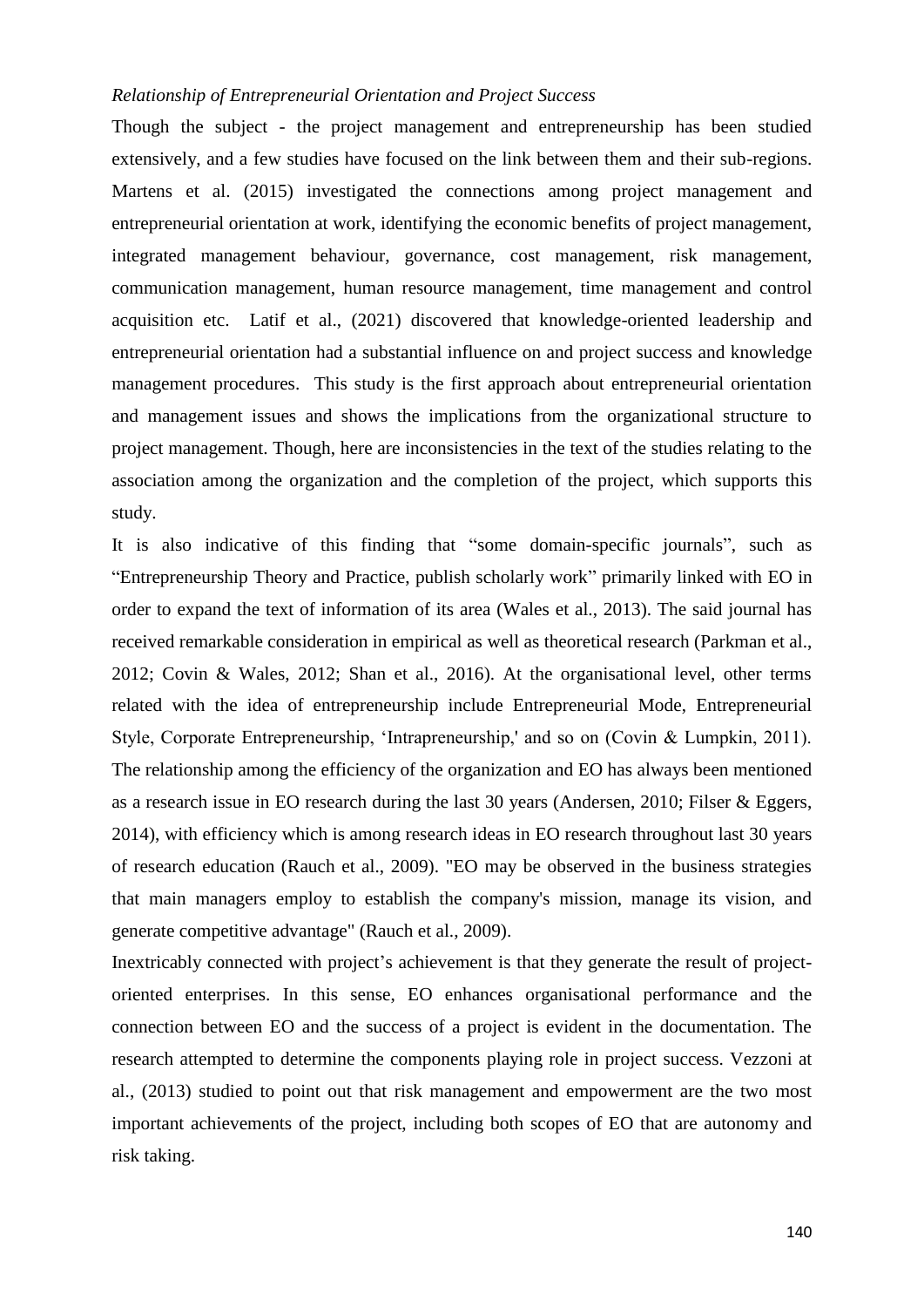Some authors have suggested that the increase in financial performance may be due to the behavior of new organizations developing and introducing the introduction of new items and technology to the market (Schumpeter, 1934; Brown & Eisenhardt, 1998). Organizations may get a competitive edge by taking the initial step in their business taking advantage of everything that has provided this benefit, such as high cost research and unique market research ahead of other competitors (Covin, 1995). Companies investing in high-risk investments will be more gainful in the long run (March 1991; McGrath, 2001). *H1: Entrepreneurial orientation significantly influences the project success*

# *Project Manager's competencies, Entrepreneurial orientation and project success*

According to the study of Turner & Müller, (2005), leadership is crtical success factor for the success of information system projects. For evaluation the performance of teams and leaders should have the ability to inaugrate and sustain the vision, effective strategy and efficient communication system during the project by influcing, proper supervisory, observing and assessing the performance of their teams. Literature describes leadership as indvidual's behaviors and qualities (Müller & Turner, 2007). Leadership competence framwork deveolp Dulewicz and Higgs (2003) contains fifteen dimensions in three categories of proportions; (1) Emotional (EQ), Managerial (MQ) and intellectual (IQ). This leadership framework stresses for the development of necessary skills and qualities in leaders. Emotional (EQ) category consists of intuitiveness, emotional resilience, , conscientiousness self-awareness, influence, interpersonal sensitivity and motivation, Managerial (MQ) consists of communication, resource management, developing, empowering and achieving and Intellectual (IQ) consists of critical examination and judgment, strategic perspective, imagination, and vision. According to Dulewicz, Higgs, & Slaski, ( 2003), these leadership competencies framework displays the significance of all three categories, although EQ is the quotient most normally connected with leadership.

Mostly employee must try to increase his comptencies in this challaging and progressive evironment era (Bizarrias et al., 2020). Various competencies play critical role in different project stages (Russo et al., 2005; Skulmoski & Hartman, 2010), for example, the capacity to handle with uncertainty, sales ability, political alertness, decisiveness and persuasiveness are all mostly related during the initial phases of a project. As per Silvius and Schipper (2014), it is more important and necessary for project success to handle the project managers competencies gap , specially in five main competences; anticipatory, system thinking, stratigic, interpersonal and normative competences.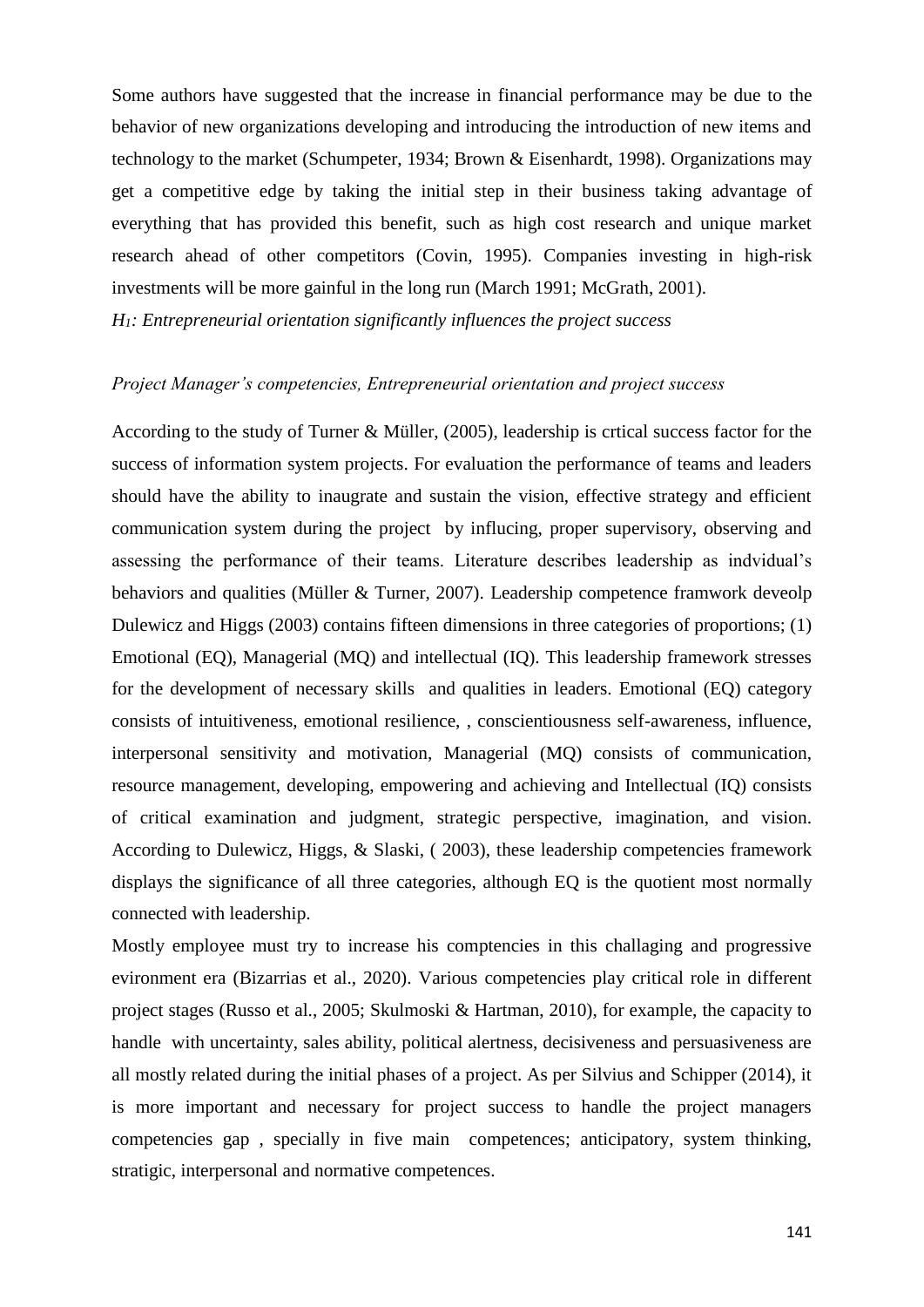Five major character qualities suitability, extraversion, receptiveness to experience, neuroticism and conscientiousness, idea was introduced by Digman (1990) and in later McCrae and John (1992) operationalized it. Dispositional factors impacts the venture achievement and initiative execution (Halfhill, Sund¬strom, Lahner, Calderone, and Nielsen, 2005; Cruz, da Silva, and Capretz, 2015; Soomro et al., 2016).

The idea of dynamic capability theory clarified in a paper named Dynamic ability and vital administration Teece, Pisano, & Shuen (1997) as "the association's capacity to coordinate, form, and reconfigure inner and outer skills to address quickly evolving conditions". The term dynamic capacity is generally utilized in plural structure as unique abilities focusing on the ideal and enough response on the outer changes needs a mix of various capacities. Dynamic capacity hypothesis is the hypothetical focal point in the EO research setting (Teece, Pisano, and Shuen, 1997). Dynamic capacities are the abilities to rearrange an organization's schedules and assets in the way imagined and valued proper by its vital choice maker(s) (Zahra, Sapienza, and Davidson, 2006).

This proposed model of the examination is recommended with the focal point of the dynamic capability theory as the firm can accomplish set objectives by using dynamic capacities of innovativenesss, proactive-ness, autonomy, risk-taking and competitive aggressiveness. These abilities overall move towards the achievement of project using capabilities project managers.

# *H2: Project Manager's Competencies moderate the relationship between Entrepreneurial Orientation and Project Success*



# *Proposed Model for the study*

# **RESEARCH METHODOLOGY**

This study's research is classified as descriptive (Hair et al., 2005) and relies on quantitative data. For data gathering, a survey research approach was used (Gerhard & Silveira, 2009). Questionnaire was used as research instrument created on five studies that extant the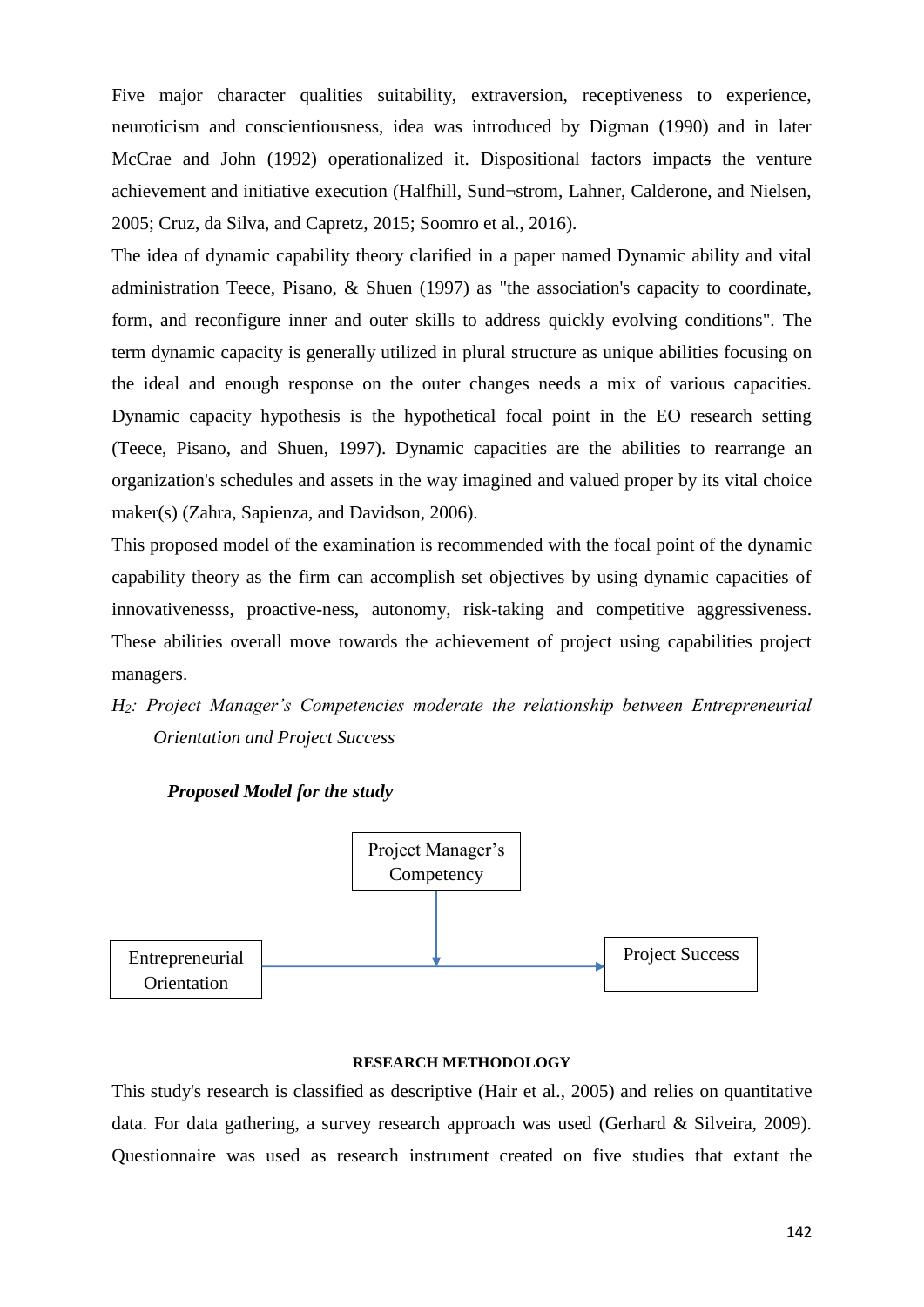indicators for the construct entrepreneurial orientation, project success, and project manager competencies and their dimensions. The entrepreneurial orientation comprised indicators strained from the studies of Covin and Slevin (1989). We adopted the research by Shenhar and Dvir (2010), using indicators to assess project success across its dimensions with four items, for the project success topic. For the manager competency topic, we used Clarke's (2010) study, which included indicators to assess PM across five dimensions. So, instrument of data collection comprised 18 indicators of entrepreneurial orientation, 4 of project success and 5 of manager's competencies.

There are various methods for collection of data but in this study, structured written questioners adopted from previous studies of researchers is used for data collection. Hypothesis testing is the key emphasis of this study so instrument for collection of data is adopted questionnaire. The survey questionnaire is distributed in hard copy form.

Correlation analysis is used to measure the linear correlation among the dependent, independent and moderating variables. Dimensions of the variables relating to the population of the study is explored by using the correlation, regression and moderating analysis.

### **ANALYSIS**

Almost, 250 questionnaires are distributed among the private and public IT firms in Lahore, Islamabad and Rawalpindi of Pakistan. Therefore, 230 questionnaires were received back. Out of 230, ten questionnaires were rejected as they were not appropriately filled by the respondents. So only 220 got considered for analysis.

Table 2 provides statistics on the reliability of the tools used in the study. SPSS was used to calculate the reliability of the questionnaire. Each of Cronbach's alpha values is the best and it is considered good. According to Georgy and Painting (2003), if the Cronbach value is less than 0.5, it is not valid, but if the Cronbach value is greater than 0.5, you are more likely to get something close to that which is considered the best and taken. Therefore, there is no problem with the reliability of the instrument.

*Reliability Analysis* Factors **Acronym** Cronbach Alpha Entrepreneurial Orientation EO 6.792 Project Manager Competency PMC 0.747 Project Success PS 0.757

Table 2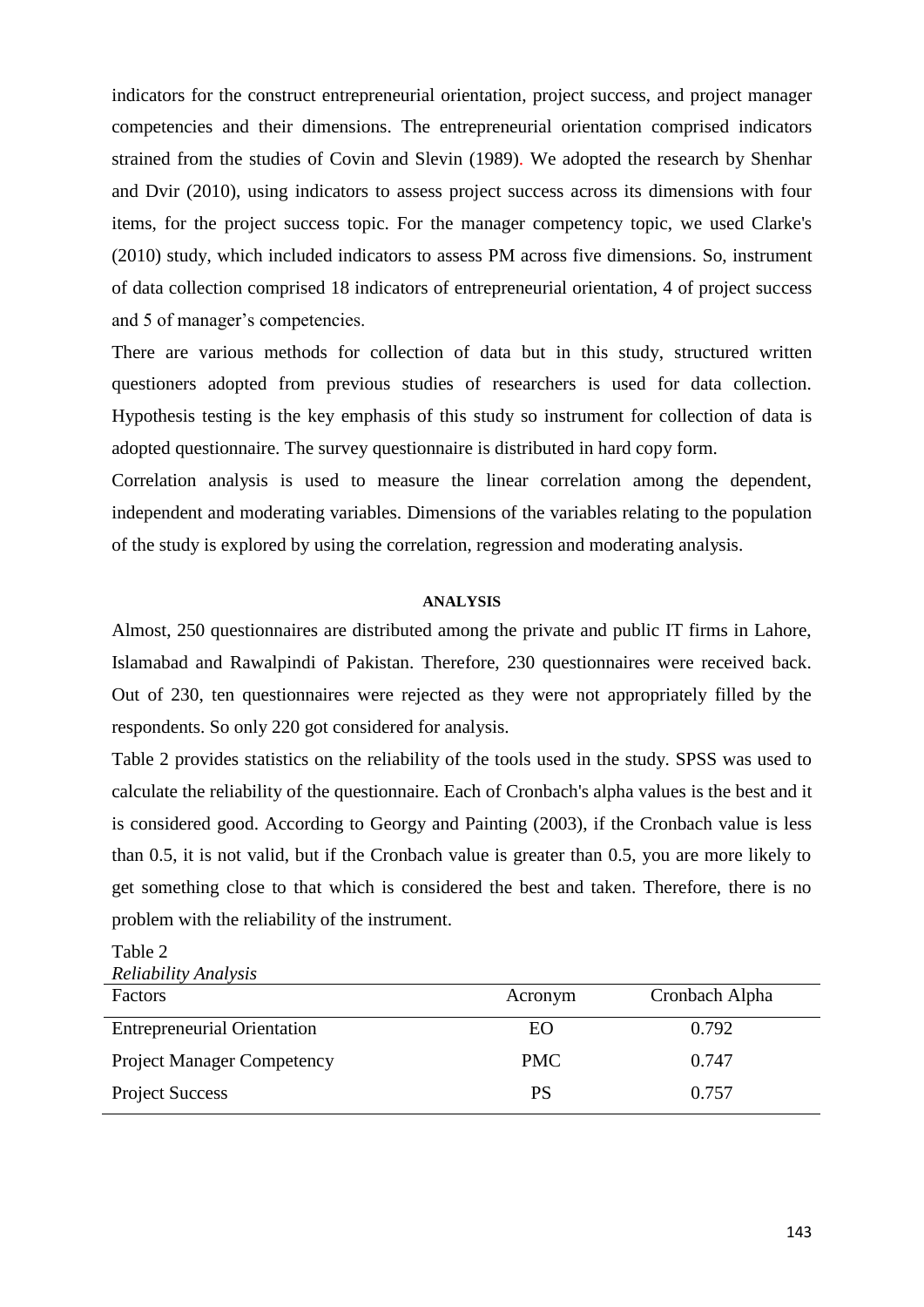Table 3 displays the descriptive statistics and correlation for the different outcomes. It is imperative to note that project success is related to entrepreneurial orientation and that project manager competency is consistent ( $r = 0.372$ ;  $p < 0.01$ ), seems to rely on this type of research. The correlation coefficients of Pearson show that entrepreneurial orientation is important and continues to be a work in project success.

|            | Mean  | SD    |           |           |       |
|------------|-------|-------|-----------|-----------|-------|
| EO         | 3.754 | 0.447 | 1.000     |           |       |
| <b>PS</b>  | 3.916 | 0.649 | $.372***$ | 1.000     |       |
| <b>PMC</b> | 3.660 | 0.643 | $.429***$ | $.314***$ | 1.000 |

Table 3 *Descriptive Statistics and Correlation Matrix*

\*\*Correlation is significant at the 0.01 level

Table 4 describes the results of the regression analysis that modelled the entrepreneurial orientation in relationship to project success. The findings indicate that business orientation was directly linked to the project's success. Some study has shown that entrepreneurs in project teams incline to enhance project success (Ahmed et al., 2014) that the entrepreneurship of project leaders has a positive effect on the success of innovative initiatives (Russo and Sbragia, 2007). Sajid et al., (2021) find that entrepreneurial orientation has significant and positive influence on project success. Therefore, it supports to Hypothesis 1.

## Table 4 *Regression Analysis*

| $\cdot$       | Estimate       | Std. Error | t-value                   | p-value |
|---------------|----------------|------------|---------------------------|---------|
| $\mathcal{C}$ | 1.888          | 0.286      | 6.610                     | 0.000   |
| EO            | 0.540          | 0.076      | 7.152                     | 0.000   |
|               | R-Square       | 0.139      | $F-$<br><b>Statistics</b> | 51.15   |
|               | Adjusted $R^2$ | 0.136      | P-Value                   | 0.000   |

The results of measuring the moderating role of project manager's competency is presented in Figure 5. Hypothesis 2 shows that entrepreneurial orientation and project success would be positively correlated with project manager's competency. The following table also acknowledges the moderating role of the project manager's competency on EO and project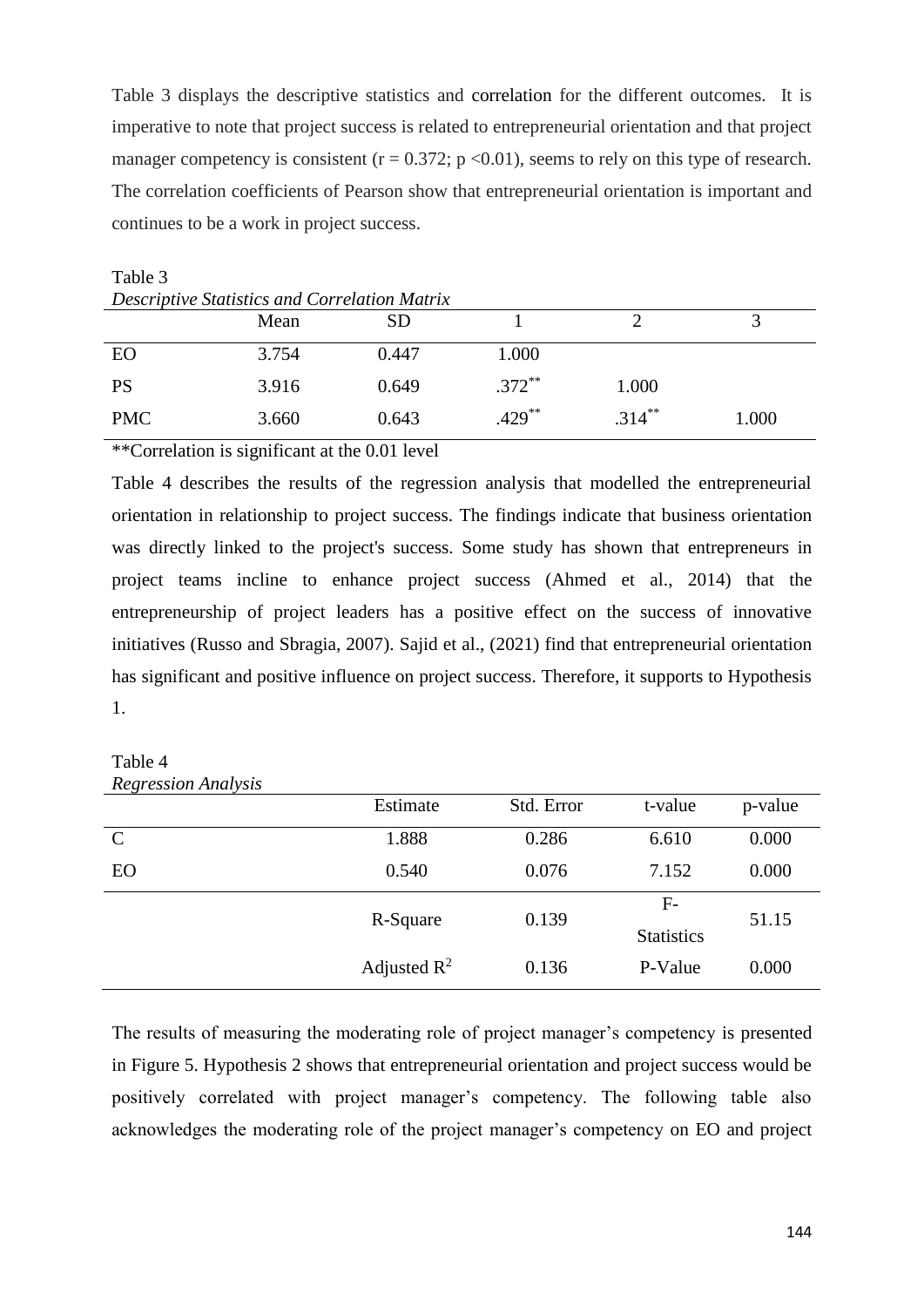success relationship. Competency and planning have a positive and significant impact on project success (Irfan et al., 2021). Therefore, it supports to Hypothesis 2.

Table 5

| <i>Moderation Analysis</i> |            |           |          |       |         |         |             |              |
|----------------------------|------------|-----------|----------|-------|---------|---------|-------------|--------------|
|                            | IV         | DV        | Estimate | S.E   | T-Value | P-Value | <b>LLCI</b> | <b>ULCI</b>  |
| 1                          | EO         | <b>PS</b> | 0.825    | 0.267 | 3.126   | 0.002   | 0.306       | 1.343        |
| 2                          | <b>PMC</b> | <b>PS</b> | 0.468    | 0.185 | 6.004   | 0.000   | 0.746       | 1.473        |
| 3                          | $Int-1$    | <b>PS</b> | 0.815    | 0.286 | 3.515   | 0.000   | 0.232       | 0.069        |
|                            |            |           |          |       |         |         | $R^2$       | $\Delta R^2$ |
|                            |            |           |          |       |         |         | 0.212       | 0.002        |
| <b>F-Statistics</b>        |            |           |          |       |         |         | 35.85       | 1.140        |
| P-Value                    |            |           |          |       |         |         | 0.000       | 0.000        |

The existing literature shows that a significant study has been conducted in the area of entrepreneurial and strategic management to review the relationship between entrepreneurial orientation and the organization's performance (Khanagha et al., 2018; Jeong et al., 2019). Most research on the relationship between EO and organizational performance has been common for traditional organizations (Pittino et al., 2017). Research by (Kuura et al., 2014; Martens et al., 2018) emphasizes the importance of EO in project-based organizations and suggests that other variables should be addressed further for future research.

Applying the dynamic capabilities theory, the capacity of an organisation  $-$  to modify deliberately its resource base is referred to as dynamic capability. The objective of the research study was to observe the relationship of EO and project success in IT firms within the contextual settings of Pakistan. The study also examined the relation of EO and project success and project manger's competency as moderator between entrepreneurial orientation and project success. The research was conducted in IT sector of Pakistan.

The findings of this research study reflect that entrepreneurial orientation is positively associated to project success; this explains the influence of entrepreneurial direction on project performance and, more broadly, both business and project management, as the literature has received little attention in these areas (Kuura et al., 2014; Martens et al., 2015; Lundin et al., 2015). Consequently, hypothesis H1 was accepted. The project manager's competency was incorporated as moderator to determine the strength and direction of the entrepreneurial orientation to focus on project success. An analysis of data on various exchanges has shown that the relationship is incredible, which means that the project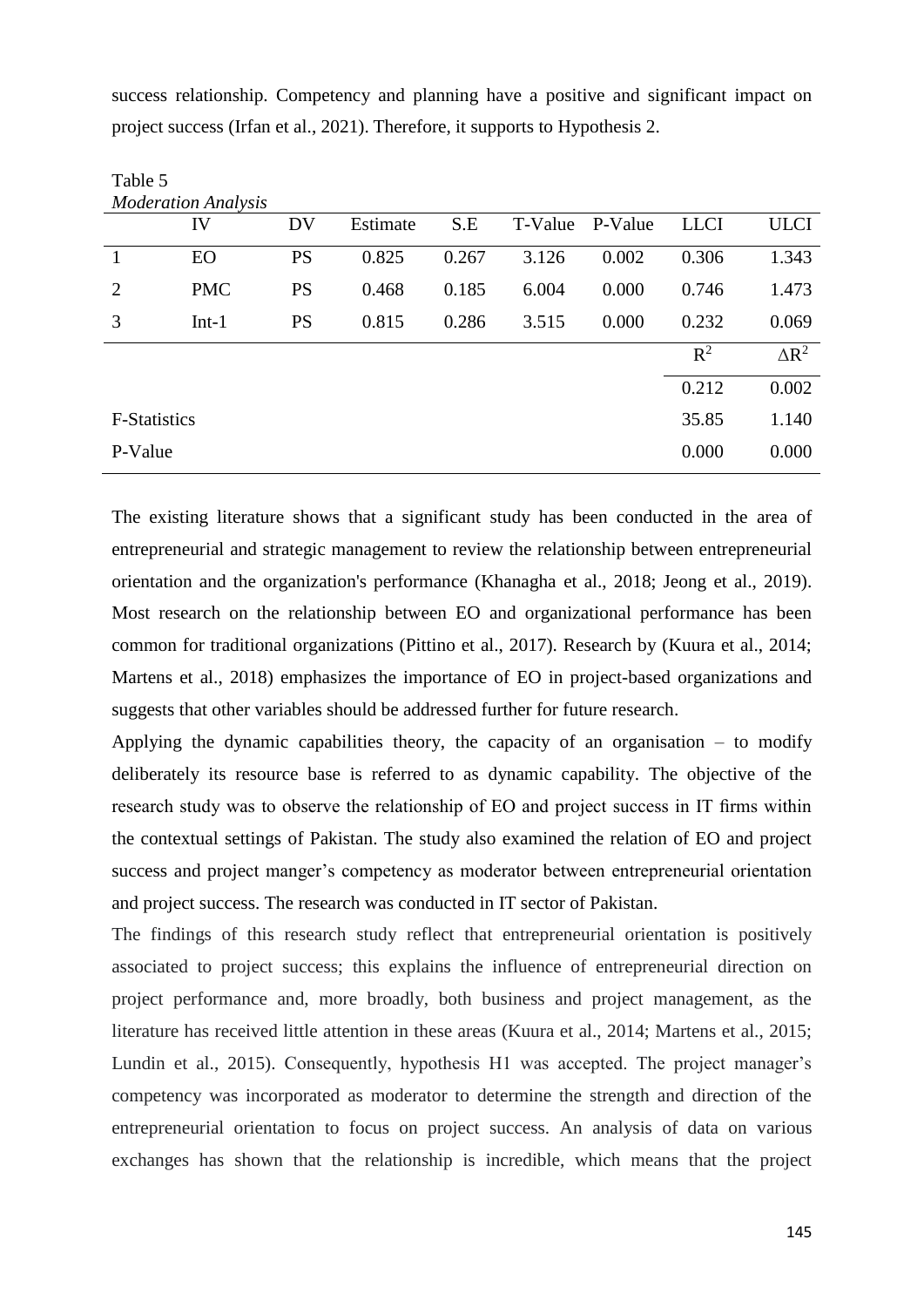manager competency moderate with project success and entrepreneurial orientation. Therefore, hypothesis H2 is also accepted.

#### **CONCLUSION**

The primary goal of this research was to investigate the influence of entrepreneurial orientation on project success: the moderating function of project manager competency in IT organizations. To this end, data from IT organizations were collected through questionnaires to measure the impact does entrepreneurial orientation has on project success in the presence of moderator project manager competency. According to the findings of this study, entrepreneurial approach has an impact on project success. This study brings up new views on the success of project and allows a greater understanding of the complexity of the link between entrepreneurship and the success of project. In addition to this moderator, the project manager needs to be able to understand new interactions inside the EO-PS regulatory framework. Furthermore, research on the unique connections and power of impact between entrepreneurial orientation and project success may provide evidence of a relationship between entrepreneurial orientation and project success, as well as project management competency. As a result, organizations may more accurately target the qualities of entrepreneurial orientation that they want to develop in order to contribute to projects.

#### *Implications*

The validation of the hypothesis highlights the importance of EO in academic project accomplishment. In general, the study contributes to the part of the researchers that links entrepreneurship and project management. It strengthens the literature-supported relationship that EO leads to improve performance by contributing to project success. In addition, the study helped the research focus on understanding the performance characteristics of a successful project, in addition to listing the benefits of EOs for companies. Taking into account the current changes in the literature regarding relationship between the task of completing the EO and project manager competency, this study contributes to its abolition and promotes more research on the subject.

#### *Limitation of Study*

This study still has some limitations. The main limitation of this study is the small sample size, as data were collected in three cities in Pakistan, namely, Islamabad, Rawalpindi and Lahore. Future study could lead to research in other industries and insert different mediating and moderating variables to validate the research model further. Limitation of the study is that the conclusions are obtained from the context of the organizations of Pakistani firms,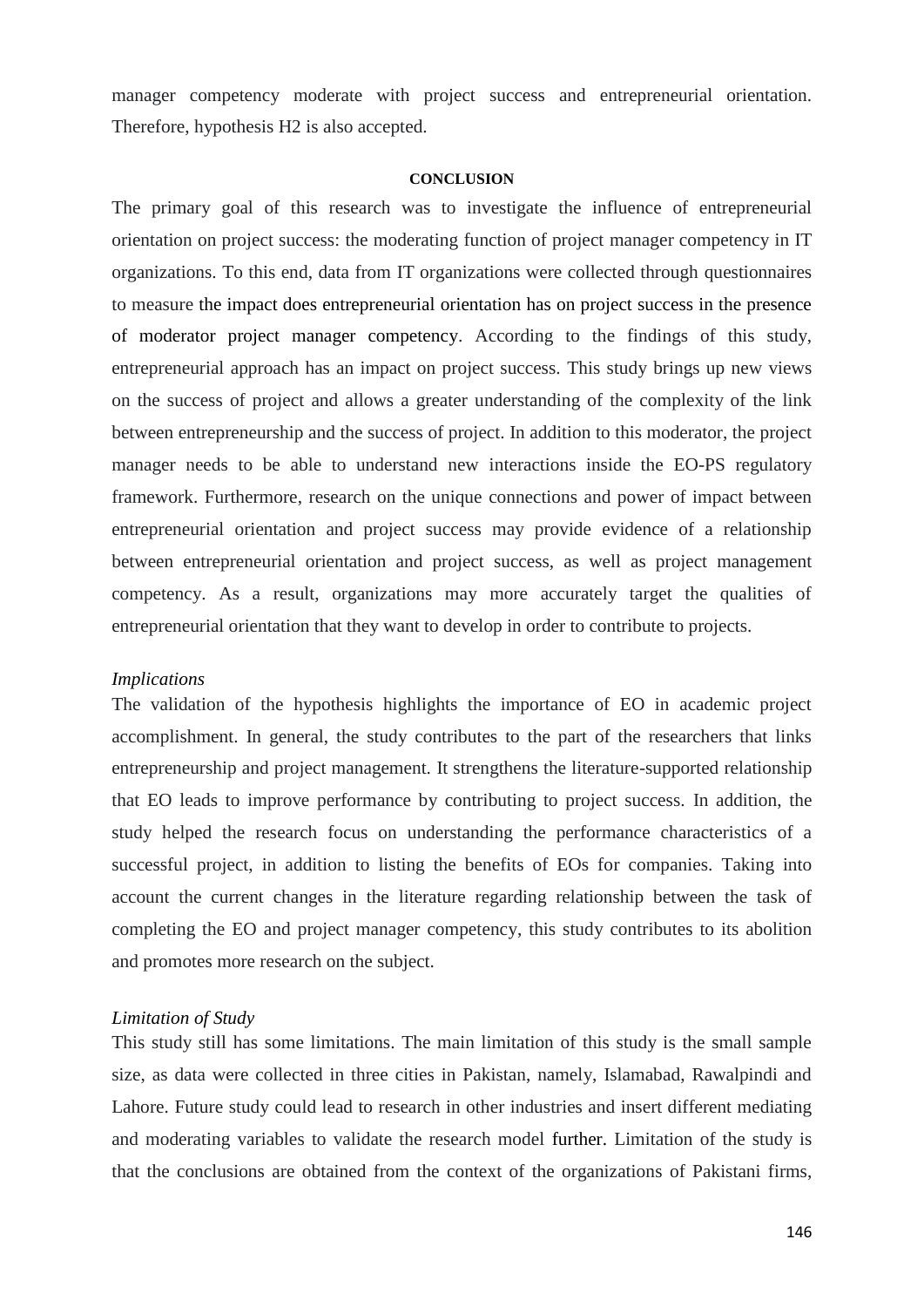from the point of view of project managers who answer questions. This limitation creates an opportunity to support business education standards for business sectors and a small number of organizations, as well as increased samples for further testing.

# *Future Directions*

This study encourages further research. Study about the specific relationship entrepreneurial orientation and project success, as well as its implications, can provide evidence of EO involvement in the completion of the project plan and even in the project manager competency of the adopted model. This can lead to determine the purpose of the business characteristics that need to be developed in the organization when involvement in the implementation of the plan will be achieved. Different combinations can also cause different EOs in PS.

### **REFERENCES**

- ADB (2018). Leading Factors of Success and Failure in Asian Development Bank Urban Sanitation Projects, Retrieved October 2018, from [https://www.adb.org/documents/leading-factors-success-and-failure-asian-development](https://www.adb.org/documents/leading-factors-success-and-failure-asian-development-%20bank-urban-sanitation-projects.pdf)[bank-urban-sanitation-projects.pdf](https://www.adb.org/documents/leading-factors-success-and-failure-asian-development-%20bank-urban-sanitation-projects.pdf)
- Ahmed, I., Ali, G., Ramzan, M., 2014. Leader and organization: the impetus for individuals' entrepreneurial orientation and project success. J. Glob. Entrep. Res. 2 (1), 1–11. doi:10.1186/2251-7316-2-1
- Amoako-Gyampah, K., Meredith, J., & Loyd, K. W. (2018). Using a social capital lens to identify the mechanisms of top management commitment: a case study of a technology project. *Project Management Journal*, 49(1), 79-95. [https://doi.org/10.1177/875697281804900106](https://doi.org/10.1177%2F875697281804900106)
- Anantatmula, V. S. (2008). The role of technology in ths e project manager performance model. *Project Management Journal*, 39(1), 34-48. [https://doi.org/10.1002/pmj.20038](https://doi.org/10.1002%2Fpmj.20038)
- Anderson, J. C., & Gerbing, D. W. (1988). Structural equation modelling in practice: A review and recommended two-step approach. *Psychological bulletin*, *103*(3), 411. [https://doi.org/10.1037/0033-2909.103.3.411](https://psycnet.apa.org/doi/10.1037/0033-2909.103.3.411)
- Bizarrias, F. S., Da Silva, L. F., Penha, R., & Russo, R. D. F. S. M. (2020). Relationship Between Marketing and Project Management Success Through Cognitive Process Lens. *IEEE Access*, *8*, 169810-169821. **DOI:** [10.1109/ACCESS.2020.3023897](https://doi.org/10.1109/ACCESS.2020.3023897)
- Bojica, A. M., del Mar Fuentes, M., & Go´mez-Gras, J. M. (2011). Radical and incremental entrepreneurial orientation. *The effect of knowledge acquisition. Journal of Management & Organization*, 17(3), 326-343.
- Clarke, N. (2010). Emotional intelligence and its relationship to transformational leadership and key project manager competences. *Project Management Journal*, *41*(2), 5-20. [https://doi.org/10.1002/pmj.20162](https://doi.org/10.1002%2Fpmj.20162)
- Covin, J. G., Green, K. M., & Slevin, D. P. (2006). Strategic process effects on the entrepreneurial orientation–sales growth rate relationship. *Entrepreneurship theory and practice*, *30*(1), 57-81. [https://doi.org/10.1111/j.1540-6520.2006.00110.x](https://doi.org/10.1111%2Fj.1540-6520.2006.00110.x)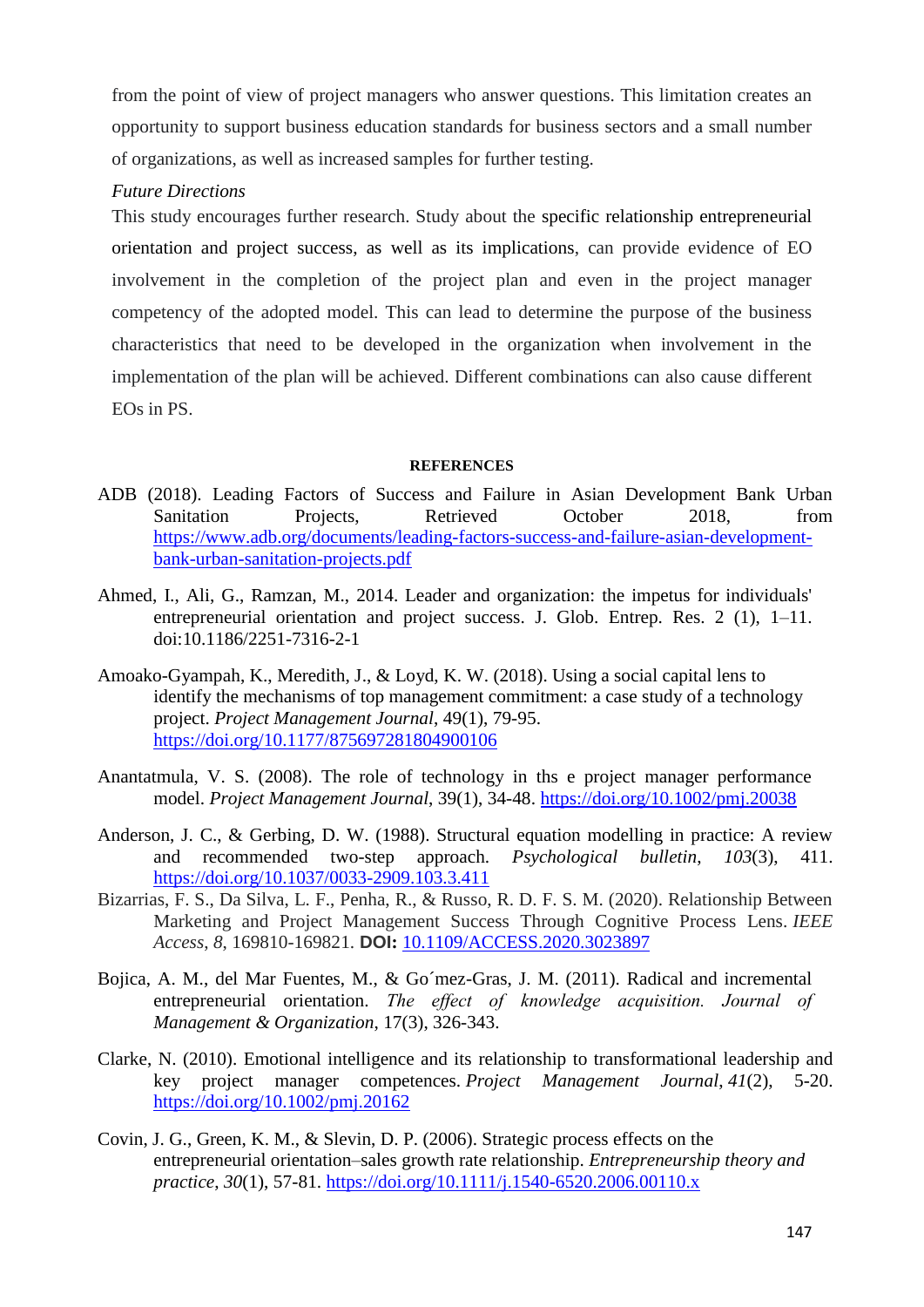- Covin, JG and DP Slevin (1989). Strategic management of small firms in hostile and benign environments. Strategic Management Journal,10, 75-87. <https://doi.org/10.1002/smj.4250100107>
- Cruz, S., da Silva, F. Q., & Capretz, L. F. (2015). Forty years of research on personality in software engineering: A mapping study. *Computers in Human Behavior*, *46*, 94-113. <https://doi.org/10.1016/j.chb.2014.12.008>
- Digman, J. M. (1990). Personality structure: Emergence of the five-factor model. *Annual Review of Psychology.* 41. 417-440.
- Dulewicz, V., & Higgs, M. (2003). A new approach to assessing leadership dimensions, styles context. *Competency and Emotional Intelligence Quarterly*, *11*(2), 224-232.
- Dulewicz, V., Higgs, M., & Slaski, M. (2003). Measuring emotional intelligence: Content, construct and criterion-related validity. *Journal of Managerial Psychology*, *18*(5), 405- 420. <https://doi.org/10.1108/02683940310484017>
- Filser, M and F Eggers (2014). Entrepreneurial orientation and firm performance: A comparative study of Austria, Liechtenstein and Switzerland, *South African Journal of Business Management*, 45(1), 55-65.<https://hdl.handle.net/10520/EJC151236>
- Fonrouge, C., Bredillet, C., & Fouch´e, C. (2019). Entrepreneurship and project management relationships: So far so good? Dialogic conversation and Luhmannian perspective. *International Journal of Managing Projects in Business*, 12(1), 6-24. <https://doi.org/10.1108/IJMPB-01-2018-0013>
- Golubovi´c, T., Golubovi´c, S., Stojiljkovi´c, E., Gliˇsovi´c, S., & Zivkovi´c, N. (2018). ˇ Applying project management principles in the design of the technological line of the food industry. *The authors are responsible for the professional and linguistic accuracy of their papers*, 3(1), 19-41.
- Hair, J. F., Black, W. C., Babin, B. J., Anderson, R. E., & Tatham, R. L. (2009). *Análise multivariada de dados*. Bookman editora.
- Halfhill, T., Sundstrom, E., Lahner, J., Calderone, W., & Nielsen, T. M. (2005). Group personality composition and group effectiveness: An integrative review of empirical research. *Small group research*, *36*(1), 83-105. [https://doi.org/10.1177/1046496404268538](https://doi.org/10.1177%2F1046496404268538)
- Holcomb, Z. C. (2016). Fundamentals of descriptive statistics. Routledge, 4(1), 68-89.
- Hox, J. J., Moerbeek, M., & Van de Schoot, R. (2017). *Multilevel analysis: Techniques and applications*. Routledge.
- Iqbal, S. M. J., Nawaz, M. S., & Bahoo, S. (2017). Impact of Project Teamwork on Project Success in Pakistan. *South Asian Journal of Management*, *11*(1), 1-13. DOI: 10.21621/sajms.2017111.01
- Irfan, M.; Khan, S.Z.; Hassan, N.; Hassan, M.; Habib, M.; Khan, S.; Khan, H.H. Role of Project Planning and Project Manager Competencies on Public Sector Project Success. *Sustainability* 2021, 13, 1421. https://doi.org/10.3390/ su13031421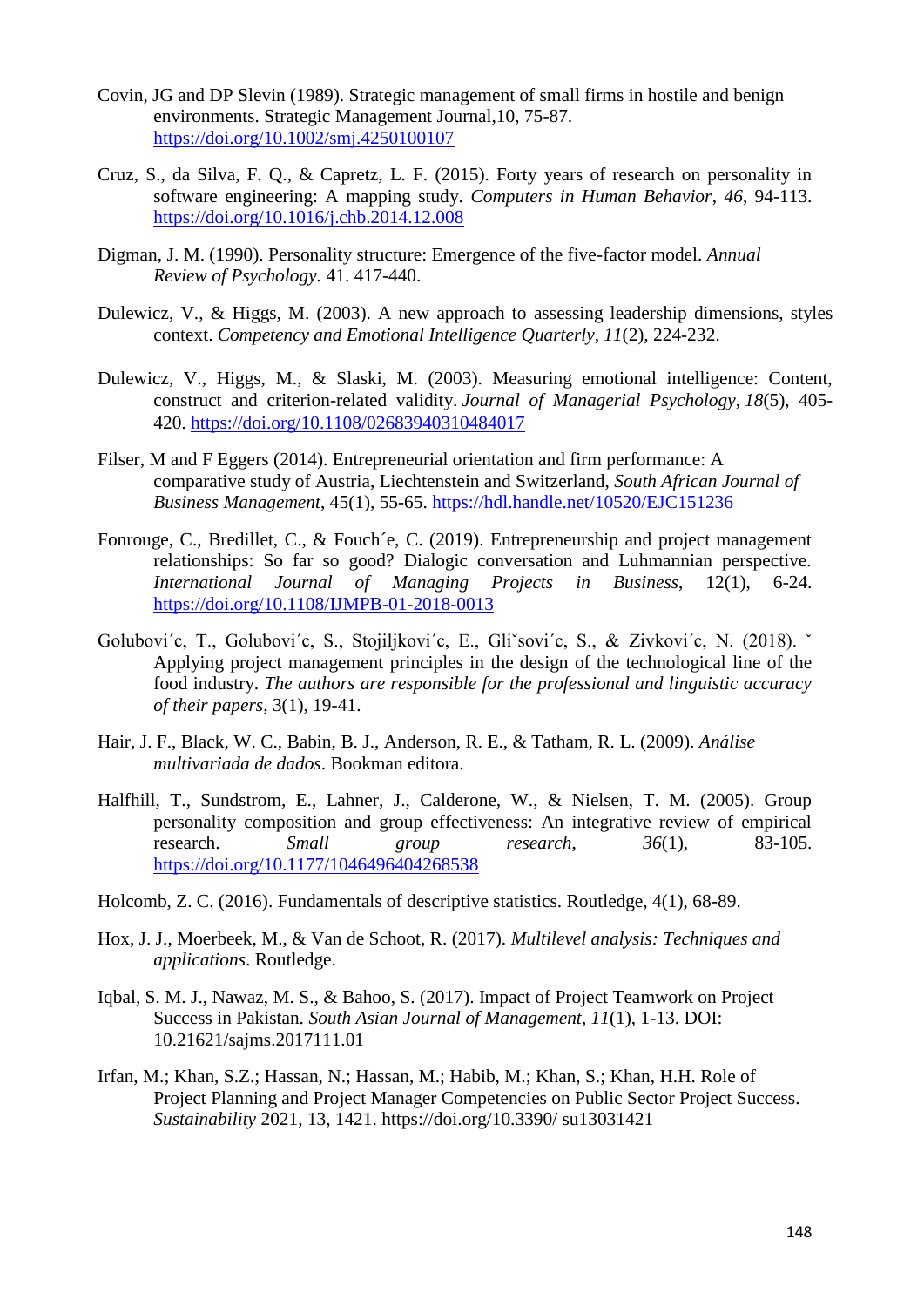- Jeong, Y. M., Ali, M., Zacca, R., & Park, K. (2019). The Effect of Entrepreneurship Orientation on Firm Performance: A Multiple Mediation Model. *Journal of East-West Business,* 25(2), 166-193. <https://doi.org/10.1080/10669868.2018.1536013>
- Khanagha, A., Dehkordi, A. M., Zali, M. R., & Hejazi, S. R. (2018). Measuring the Entrepreneurial Orientation of Public Research Centers. *International Journal of Innovation and Technology Management,* 15(03), 185-196. <https://doi.org/10.1142/S0219877018500281>
- Kuura, A., Blackburn, R. A., & Lundin, R. A. (2014). Entrepreneurship and projects—Linking segregated communities. *Scandinavian Journal of Management*, 30(2), 214-230. <https://doi.org/10.1016/j.scaman.2013.10.002>
- Latif, K.F., Afzal, O., Saqib, A., Sahibzada, U.F. and Alam, W. (2021), "Direct and configurational paths of knowledge-oriented leadership, entrepreneurial orientation, and knowledge management processes to project success", *Journal of Intellectual Capital*, 22 (1), 149-170. <https://doi.org/10.1108/JIC-09-2019-0228>
- Lehtonen, P., & Martinsuo, M. (2006). Three ways to fail in project management and the role of project management methodology. *Project Perspectives*, *28*(1), 6-11.
- Lüdeke-Freund, F. (2020). Sustainable entrepreneurship, innovation, and business models: Integrative framework and propositions for future research. *Business Strategy and the Environment*, *29*(2), 665-681. <https://doi.org/10.1002/bse.2396>
- Lumpkin, G. T., & Dess, G. G. (1996). Clarifying the entrepreneurial orientation construct and linking it to performance. *Academy of Management Review*, 21(1), 135-172. <https://doi.org/10.5465/amr.1996.9602161568>
- Lumpkin, G. T., & Dess, G. G. (2001). Linking two dimensions of entrepreneurial orientation to firm performance: The moderating role of environment and industry life cycle. *Journal of business venturing*, *16*(5), 429-451. [https://doi.org/10.1016/S0883-](https://doi.org/10.1016/S0883-9026(00)00048-3) [9026\(00\)00048-3](https://doi.org/10.1016/S0883-9026(00)00048-3)
- Lumpkin, G. T., Cogliser, C. C., & Schneider, D. R. (2009). Understanding and measuring autonomy: An entrepreneurial orientation perspective. *Entrepreneurship theory and practice*, *33*(1), 47-69. [https://doi.org/10.1111/j.1540-6520.2008.00280.x](https://doi.org/10.1111%2Fj.1540-6520.2008.00280.x)
- Lundin, R.A., Arvidsson, N., Brady, T., Ekstedt, E., Midler, C., Sydow, J., 2015. Managing and Working in Project Society. Cambridge University Press, Cambridge.
- Makui, A., Zadeh, P., Bagherpour, M., & Jabbarzadeh, A. (2018). A structural equation modeling approach to examine the relationship between complexity factors of a project and the merits of project manager. *Journal of Project Management*, 3(1), 1-12. *DOI: [10.5267/j.jpm.2017.12.001](http://dx.doi.org/10.5267/j.jpm.2017.12.001)*
- Martens, C. D. P., Machado, F. J., Martens, M. L., & de Freitas, H. M. R. (2018). Linking entrepreneurial orientation to project success. *International Journal of Project Management*, 36(2), 255-266. <https://doi.org/10.1016/j.ijproman.2017.10.005>
- Martes, C. D., Carneiro, K., Martens, M., & Silva, D. (2015). Relationship between entrepreneurial orientation and project management maturity in Brazilian software firms. *Iberoamerican Journal of Strategic Management (IJSM)*, *14*(2), 72-91. *DOI: 10.5585/riae.v14i2.2232*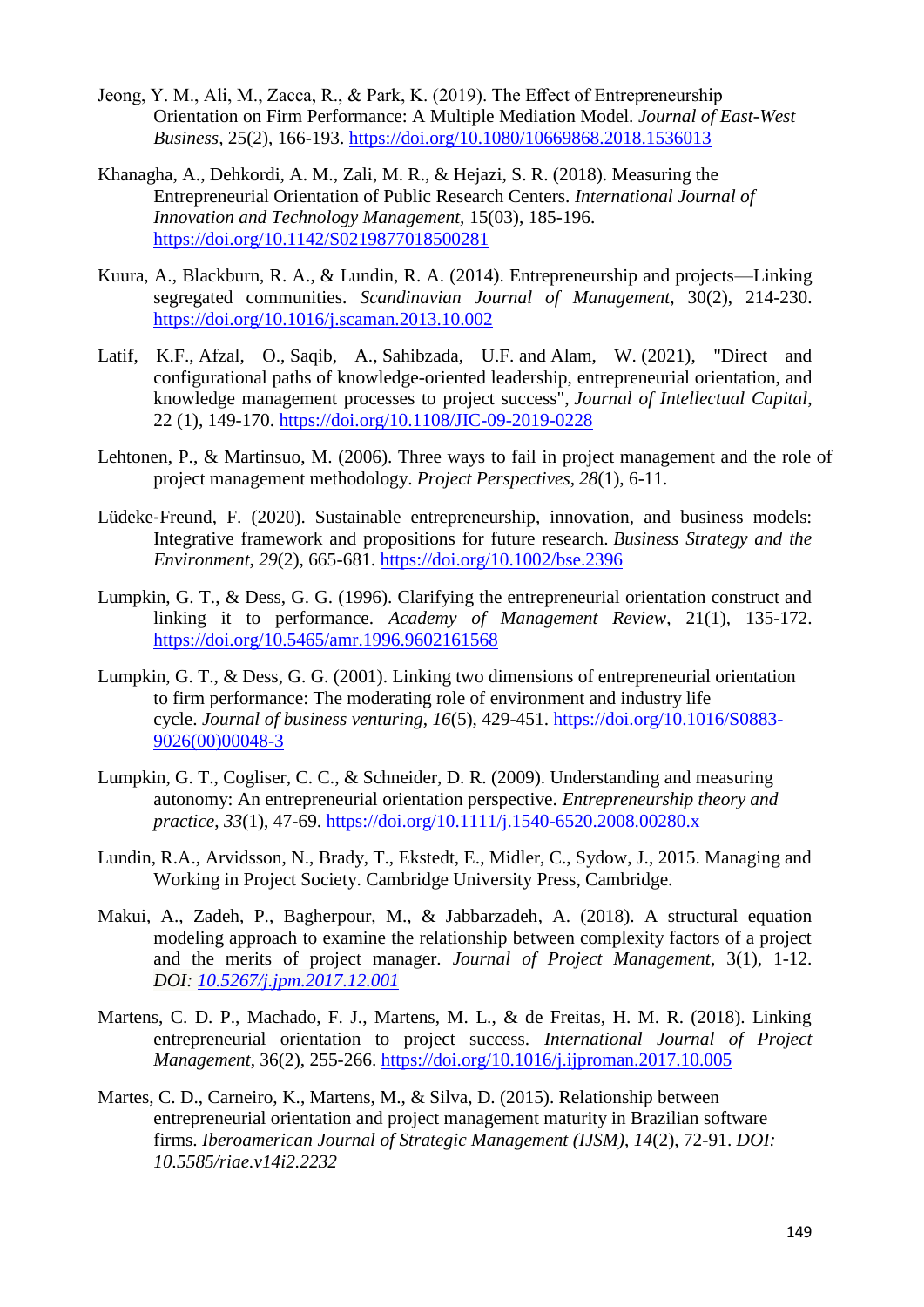- McCrae, R. R., & John, O. P. (1992). An introduction to the five-factor model and its applications. *Journal of personality*, *60*(2), 175-215. [https://doi.org/10.1111/j.1467-](https://doi.org/10.1111/j.1467-6494.1992.tb00970.x) [6494.1992.tb00970.x](https://doi.org/10.1111/j.1467-6494.1992.tb00970.x)
- McGrath, R. G. (2001). Exploratory learning, innovative capacity, and managerial oversight. *Academy of management journal*, *44*(1), 118-131. <https://doi.org/10.5465/3069340>
- McLeod, L., Doolin, B., & MacDonell, S. G. (2012). A perspective-based understanding of project success. *Project Management Journal*, *43*(5), 68-86. [https://doi.org/10.1002/pmj.21290](https://doi.org/10.1002%2Fpmj.21290)
- Mir, F. A., & Pinnington, A. H. (2014). Exploring the value of project management: linking project management performance and project success. *International journal of project management*, *32*(2), 202-217. <https://doi.org/10.1016/j.ijproman.2013.05.012>
- Müller, R., & Turner, J. R. (2007). Matching the project manager's leadership style to project type. *International journal of project management*, *25*(1), 21-32. <https://doi.org/10.1016/j.ijproman.2006.04.003>
- Osborne, J. W., Costello, A. B., & Kellow, J. T. (2008). Best practices in exploratory factor analysis. *Best practices in quantitative methods*, 86-99.
- Pittino, D., Visintin, F., & Lauto, G. (2017). A configurational analysis of the antecedents of entrepreneurial orientation. *European Management Journal,* 35(2), 224-237. <https://doi.org/10.1016/j.emj.2016.07.003>
- Rauch, A., Wiklund, J., Lumpkin, G. T., & Frese, M. (2009). Entrepreneurial orientation and business performance: An assessment of past research and suggestions for the future. *Entrepreneurship Theory and Practice*, 33(3), 761-787. [https://doi.org/10.1111/j.1540-](https://doi.org/10.1111%2Fj.1540-6520.2009.00308.x) [6520.2009.00308.x](https://doi.org/10.1111%2Fj.1540-6520.2009.00308.x)
- Russo, R. D. F. S. M., Ruiz, J. M., & da Cunha, R. P. (2005). Liderança e influência nas fases da gestão de projetos. *Production*, *15*(3), 362-375. [https://doi.org/10.1590/S0103-](https://doi.org/10.1590/S0103-65132005000300007) [65132005000300007](https://doi.org/10.1590/S0103-65132005000300007)
- Russo, R.F.S.M., Sbragia, R., 2007. Manager entrepreneur tendency: an analysis of its relevance to innovative projects success. Gest. Prod. 14 (3), 581–593. <https://doi.org/10.1590/S0104-530X2007000300012>
- Sajid, M., Zaidi, S., Haq, S., Chugtai, M & Ahmed, A. (2021). Linking entrepreneurial orientation to project success in construction projects.*Journal of Project Management*, 6(2), 61-72. *DOI: [10.5267/j.jpm.2021.2.001](http://dx.doi.org/10.5267/j.jpm.2021.2.001)*
- Shenhar, A. J., Dvir, D., Levy, O., & Maltz, A. C. (2001). Project success: a multidimensional strategic concept. *Long range planning*, *34*(6), 699-725. [https://doi.org/10.1016/S0024-](https://doi.org/10.1016/S0024-6301(01)00097-8) [6301\(01\)00097-8](https://doi.org/10.1016/S0024-6301(01)00097-8)
- Shenhar, A. J., Tishler, A., Dvir, D., Lipovetsky, S., & Lechler, T. (2002). Refining the search for project success factors: a multivariate, typological approach. *R&d Management*, *32*(2), 111-126. <https://doi.org/10.1111/1467-9310.00244>
- Silvius, A. G., & Schipper, R. P. (2014). Sustainability in project management competencies: analyzing the competence gap of project managers. *Journal of Human Resource and Sustainability Studies*, *2*(0s2), 40. [DOI:10.4236/jhrss.2014.22005](http://www.scirp.org/journal/PaperInformation.aspx?PaperID=46506)